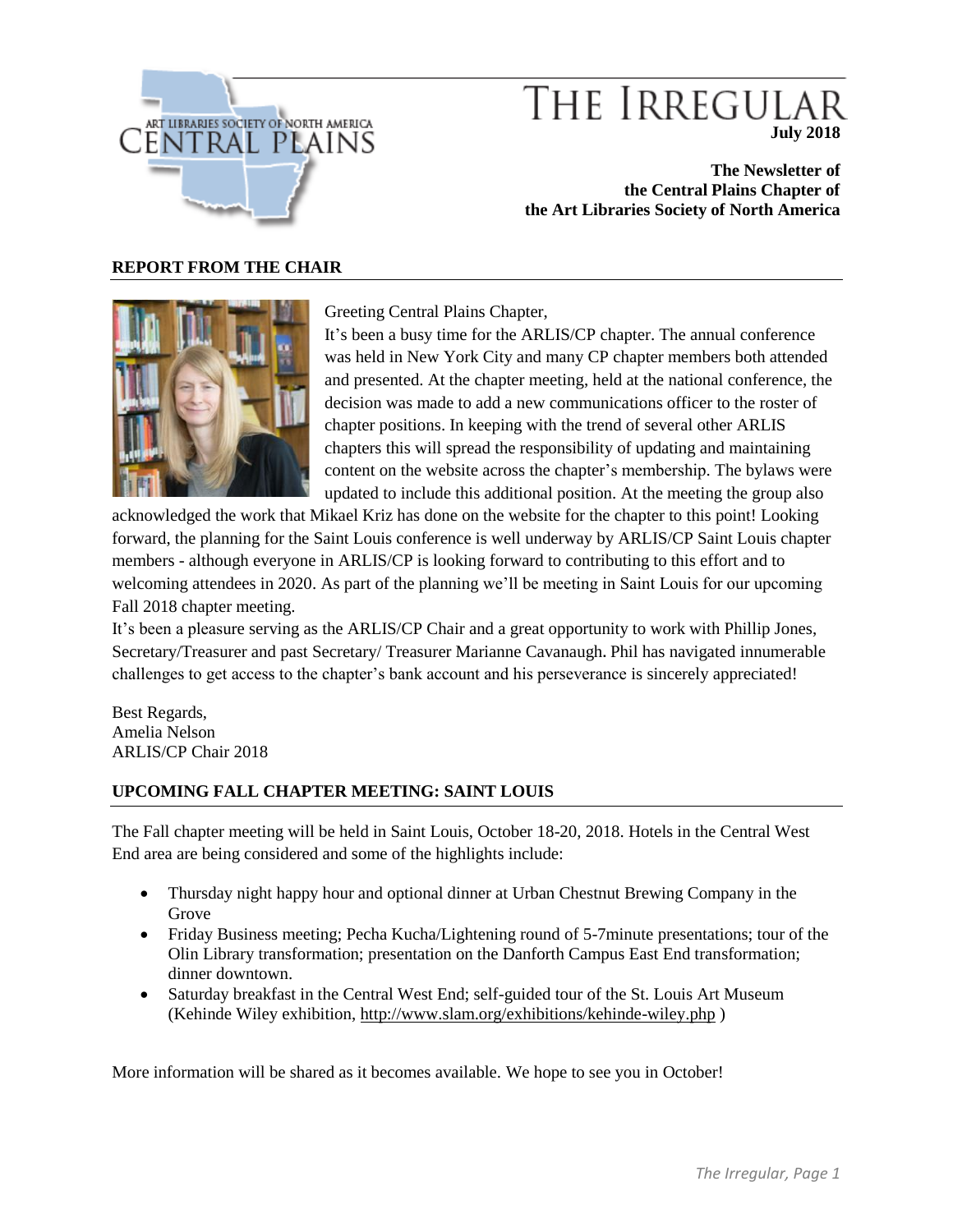## **REPORT ON THE 2018 ARLIS/NA ANNUAL CONFERENCE IN NEW YORK CITY**



Bird's eye panoramic view print of Manhattan in 1873, looking north. George Schlegel (artist) George Degen (publisher) Adam Cuerden (restoration), https://en.wikipedia.org/wiki/History\_of\_New\_York\_City#/media/File:George\_Schlegel\_-\_George\_Degen\_-\_New\_York\_1873.jpg

## **ARLIS/NA ANNUAL CONFERENCE HIGHLIGHTS**

#### *Submitted by Amelia Nelson, Interim Head, Library and Archives, The Nelson-Atkins Museum of Art*

The national ARLIS/NA conference was held in New York City this year and had the theme "out of bounds." In keeping with that theme, sessions introduced new initiatives, trending topics in libraries and how librarians can learn from leaders in other fields. I attended sessions relating to born-digital resources including e-journals, a panel on institutional repositories, metadata, the NDSR presentations as well as a panel on provenance research to name a few. As in past years there were more interesting sessions than time. Attendees were also given several behind-the-scenes tour options through-out the conference including MOMA, Thomas J. Watson Library and the Milton Glaser Design Study Center and Archives. I came back to the library with ideas to share, e-journals to add to the collection and new technology products to explore.

#### **MESSAGE FROM THE ARLIS/NA CHAPTERS LIAISON**

*Submitted by Catherine Essinger*, *ARLIS/NA Executive Board, Chapters Liaison* Architecture and Art Library Coordinator, University of Houston, [cwessinger@uh.edu](mailto:cwessinger@uh.edu)



Greetings, Central Plains Chapter.

I enjoyed speaking with many of you at the 46<sup>th</sup> Annual Conference in New York City. It was one of the busiest and best-attended conferences in ARLIS/NA history, with more than 900 attendees, including 103 new members, and a record number of programs. Congratulations to all of you who presented and participated.

I am pleased to announce that AEG, ARLIS/NA's management company, has hired a new staff member to assist ARLIS/NA Executive Director Robert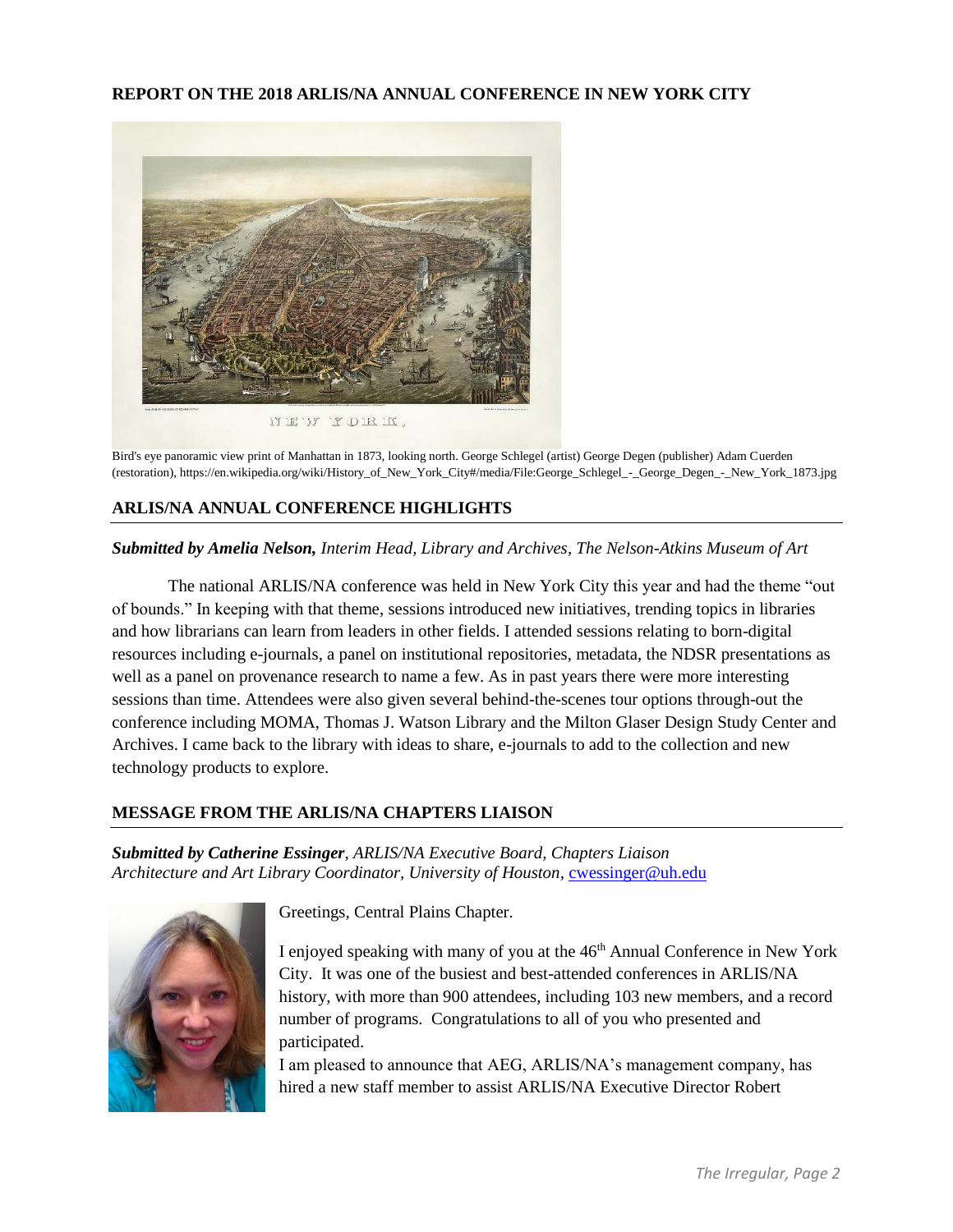Kopchinski in his work with the Society. Katie Young Eagle is a graduate of the University of Minnesota-Twin Cities and previously worked at the United Way of Greater Milwaukee.

The Executive Board has also created a new Data & Assessment Committee, as well as a Data & Assessment Coordinator position. The Coordinator will be available to consult with chapters embarking on assessment projects and data analysis.

The Editorial Team continues to develop and refine our web presence. Recent initiatives include:

- Adding a Google translation widget to the website.
- Developing new communication guidelines for website structural changes.
- Creating a New Projects page in order to promote new service charters and disseminate information about these initiatives to ARLIS/NA members, as well as potential partners/funders. (In process.)
- Working with the Membership Committee on the [Ten Ways to Get Involved](https://www.arlisna.org/membership/membership/1432-ten-ways-get-involved) page under the Membership tab, which recommends chapter participation.

The Executive Board has also requested white papers from the NDSR and the Academic Libraries Division, which will work with the Editorial Board to disseminate this new content. The board has also established a planning taskforce which will make recommendations concerning the development of a Humanities Commons.

In recent months I have been working with chapters to update and approve bylaws, establish best practices for document retention, and develop proposals to host the 50<sup>th</sup> Annual Conference in 2022. I have also collaborated closely with chapter chairs and treasurers, as well as the Membership Committee, the Canadian Liaison, and Advancement Liaison to investigate new processes to manage membership, with the goal of increasing chapter populations and revenue.

Many thanks to your chapter officers and other leaders for the exemplary work they have been doing to support the Central Plains Chapter and advance its mission. I wish you all a happy and productive summer.

## **MEMBER NEWS**



*Greetings from Mari Russell, Retired Art Librarian*

Since my retirement, my focus has been upon traveling  $\&$  to visit friends  $\&$  family. I also serve on the Board of Directors for the US Friends of Gladstones Library which is located in Hawarden, Wales. We had a board meeting & several special events in March 2018 in New York City. Some of my recent travels include the ARLIS/NA Art Study trip to Paris, a visit to Barcelona & Madrid, Spain & my usual trip to Gladstones Library in Wales...all summer of 2017. This past Spring, I have been to Minneapolis  $\&$ Duluth, MN to visit friends, to Fripp Island, SC to visit family & to Santa Fe numerous times to see friends. I will also visit family in Seattle, WA & to Palmdale, CA in June. Then I will be in Wales & England in late June & July this summer. I am not letting any moss gather under my feet!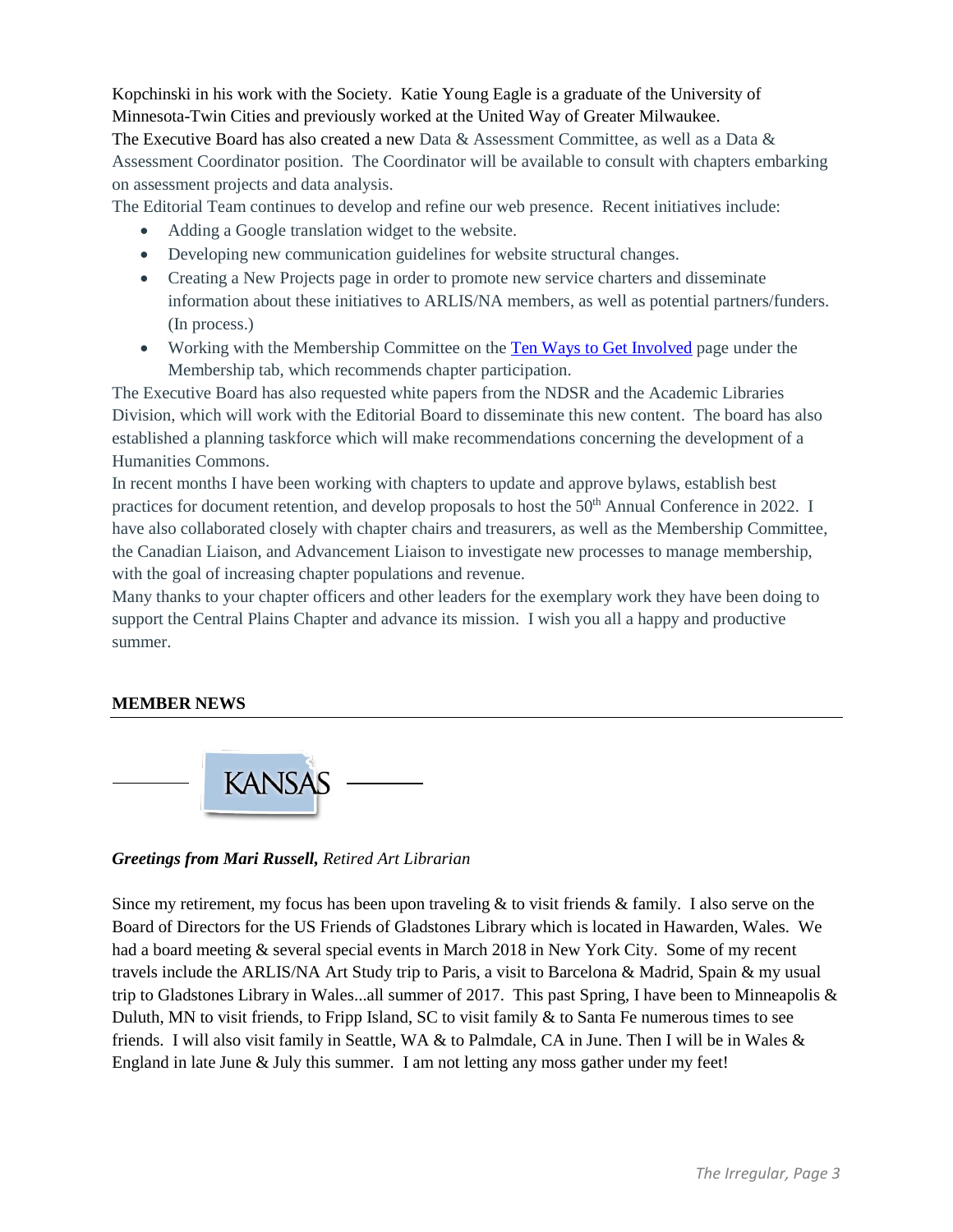

## *News from the Kansas City Art Institute Submitted by M.J. Poehler, Library Director*

Nancy Warren, serials and archives clerk, is retiring from her half-time position on June 29, 2018. Nancy has worked at Jannes Library since 2007 and had previously held library positions at Rockhurst University and at Johnson County (KS) Community College. She has been a valued member of our library team and of the KCAI community. Nancy's many interests --her family and her pets, art, literature, and writing, to name a few-- will keep her busy in retirement. The serials and archives position is under review and is expected to be filled by the start of the fall semester.

Next semester regular semester-long classes will be taught in one of Jannes Library's reading rooms, a first for this library. Allowing classes to be taught in our already crowded building will help relieve campus-wide pressure for classroom space. This is a temporary situation, as new classroom space is on the way ... but not for a couple of years. KCAI is undergoing major infrastructure upgrades, including construction of a new dormitory. When the new dorm is complete, the old dorm will be converted to studio and classroom space, and Jannes Library will be relieved of hosting classes.

Jannes Library is now participating in Article Reach, Innovative Interface's digital ILL service for journal articles, through the MOBIUS Consortium. Requests are staff- or patron-initiated and digital articles generally arrive in patron library accounts within 1-3 business days. Participating libraries are in California, Florida, Australia, Scotland and the MOBIUS Consortium. Patrons are pleased with this new service.

## *Submitted by Lora Farrell, Catalog & Digital Services Librarian*



These Jannes Library and archives contributed materials to an upcoming exhibition on Victor Papanek at the [Vitra Design Museum,](https://www.design-museum.de/en/exhibitions/preview.html) *Victor Papanek: The Politics of Design,* Sept. 29, 2018-March 10, 2019, in Weil am Rhein, Germany. Victor Papanek was the Chair of Design at KCAI from 1975-1981. The exhibit includes documents from the Jannes Library archives as well as a video of interviews with Victor Papanek that were made during his tenure at the Art Institute.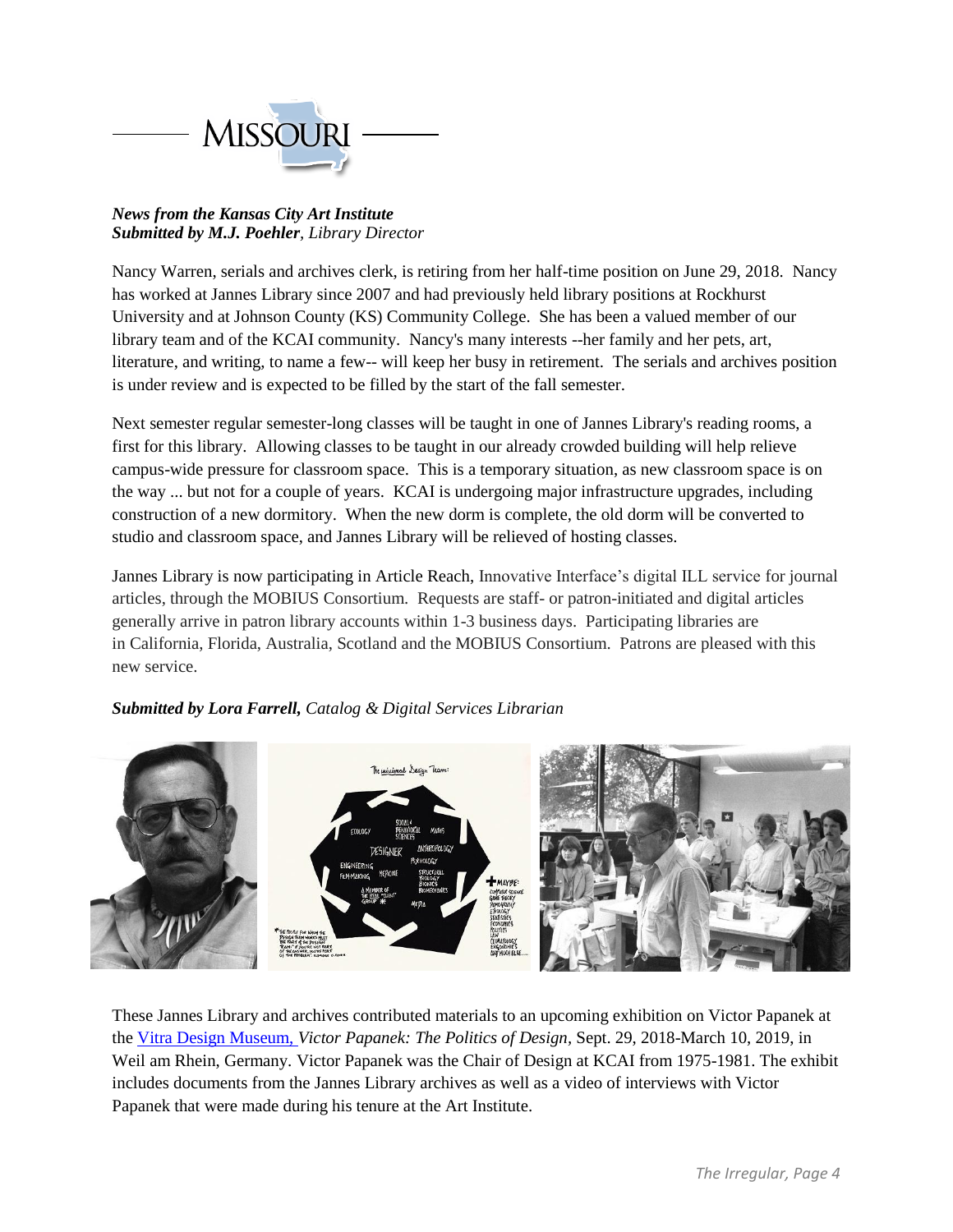## *News from The Nelson-Atkins Museum of Art Submitted by Marilyn Carbonell, retired Head, Library Services & Librarian Emeritae*



Dear Colleagues,

It has been an honor be a member of the ARLIS/NA-Central Plains chapter for almost 42 years. This spans my entire professional career starting as the Art, Theater and Pharmacy Librarian at the University of Missouri-Kansas City Libraries and my retirement after 12 years as Head of Library Services at the Nelson-Atkins Museum of

Art at the end of February 2018. I have enjoyed working with you on the chapter level, hosting and planning program meetings, and participating at the national level, including the 1991 Annual Meeting in Kansas City. Susan Craig's recent excellent and thorough history of our chapter details our activities and reminded me what we all accomplished together. And - our chapter will be hosting the 2020 national meeting in St. Louis!

I will always treasure our friendships and mutual interests! It was such an honor to have MJ Poehler representing our chapter speak at my retirement reception on 22 March 2018 and to receive the card signed by many of you. It was wonderful to see so many of you that afternoon, including Susan Craig and Andi Back, Brenda Dingley, Bill Crowe, Crosby Kemper III, and my Nelson-Atkins colleagues who planned the festivities including Amelia Nelson, Tracey Boswell, and Tara Laver.

As prelude to the next chapter, I am staying for one year as Librarian Emerita at the Nelson-Atkins to wrap up special projects. I remain committed to supporting the Artists' File project that I initiated. I look forward to seeing you at Chapter meetings. Let me know if you are visiting the Nelson because my new office space is in the former library stacks in the Nelson Building, not the Bloch Building – a fitting return to the original library space where I started at the Nelson. My contact information remains the same, and I hope we will continue our friendships.

The Print Society donated a limited edition lithograph in honor of my retirement to the Nelson-Atkins Museum: *Djamila* by Asad Faulwell, printed by Aaron Shipps, master printer, 2018. The print is included in the Nelson's latest exhibition: *Unexpected Encounters*, opened 2 June 2018.

With gratitude, Marilyn Carbonell, Librarian Emeritae, [mcarbonell@nelson-atkins.org](mailto:mcarbonell@nelson-atkins.org) (Nelson-Atkins Museum and UMKC University Libraries) 1 June 2018